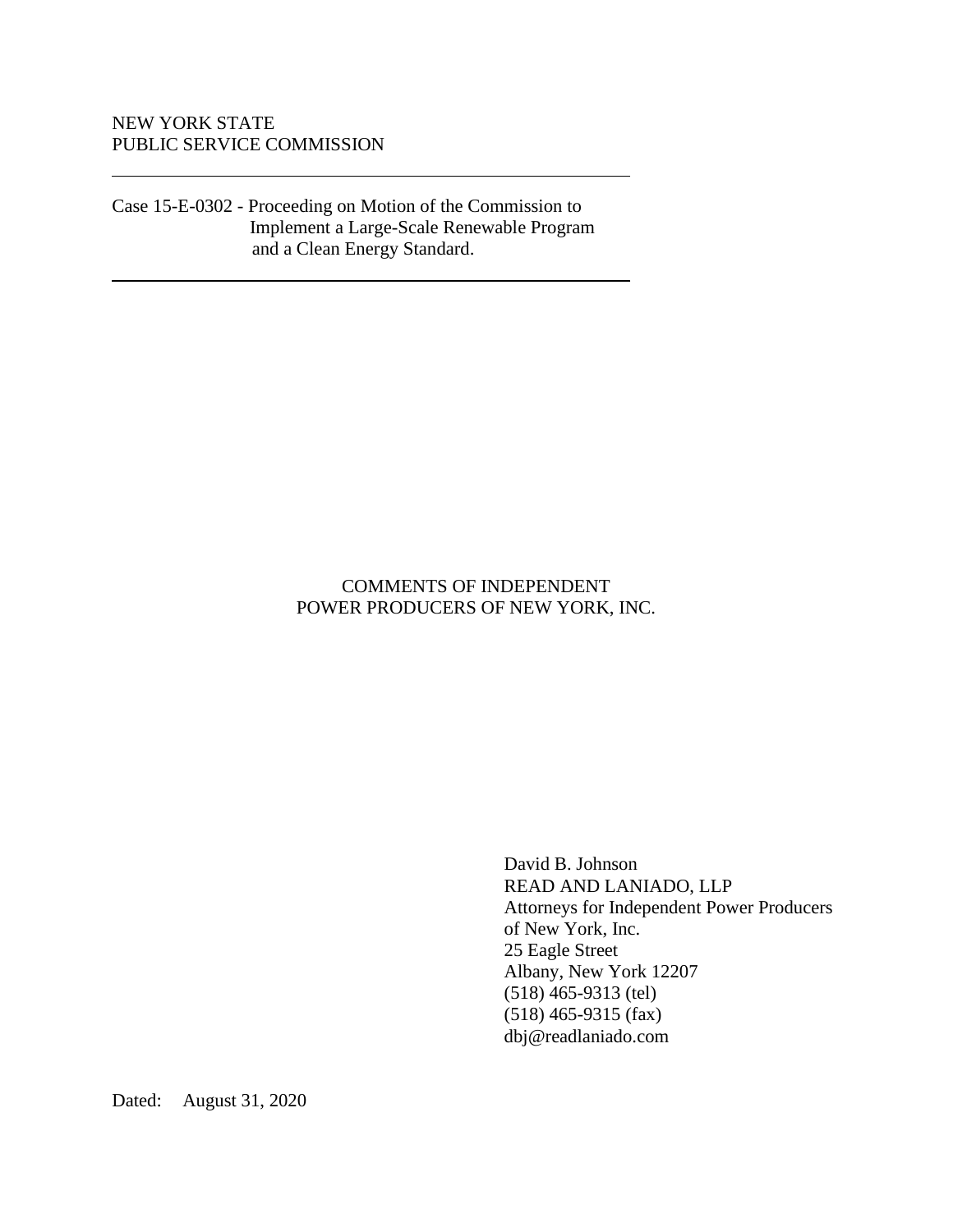### NEW YORK STATE PUBLIC SERVICE COMMISSION

Case 15-E-0302 - Proceeding on Motion of the Commission to Implement a Large-Scale Renewable Program and a Clean Energy Standard.

## COMMENTS OF INDEPENDENT POWER PRODUCERS OF NEW YORK, INC.

Pursuant to the Secretary's notice soliciting comments issued on June 30, 2020 in the above-captioned case,<sup>1</sup> Independent Power Producers of New York, Inc. ("IPPNY") hereby comments on the *White Paper on Clean Energy Standard Procurements to Implement New York's Climate Leadership and Community Protection Act* that Department of Public Service ("DPS") Staff and the Staff of the New York State Energy Research Development Authority ("NYSERDA") filed with the New York State Public Service Commission ("Commission") on

June 18, 2020, in this case.<sup>2</sup>

IPPNY is a trade association representing companies involved in the development of electric generating facilities, including renewable resources, the generation, sale, and marketing of electric power, and the development of natural gas and energy storage resources in the State of New York. IPPNY member companies produce more than 60% of New York's electricity, utilizing almost every generation technology available today, such as wind, solar, natural gas, oil, hydro, biomass, energy storage, and nuclear.<sup>3</sup> IPPNY's fundamental interest is in the continued

<sup>1</sup> Case 15-E-0302, *Proceeding on Motion of the Commission to Implement a Large-Scale Renewable Program and a Clean Energy Standard*, Notice Scheduling Technical Conference and Soliciting Comments (June 30, 2020) ("June Notice").

<sup>2</sup> Case 15-E-0302, *supra*, White Paper on Clean Energy Standard Procurements to Implement New York's Climate Leadership and Community Protection Act (June 18, 2020) ("White Paper"). 2020)

<sup>&</sup>lt;sup>3</sup> IPPNY's comments do not necessarily represent the position of its individual members.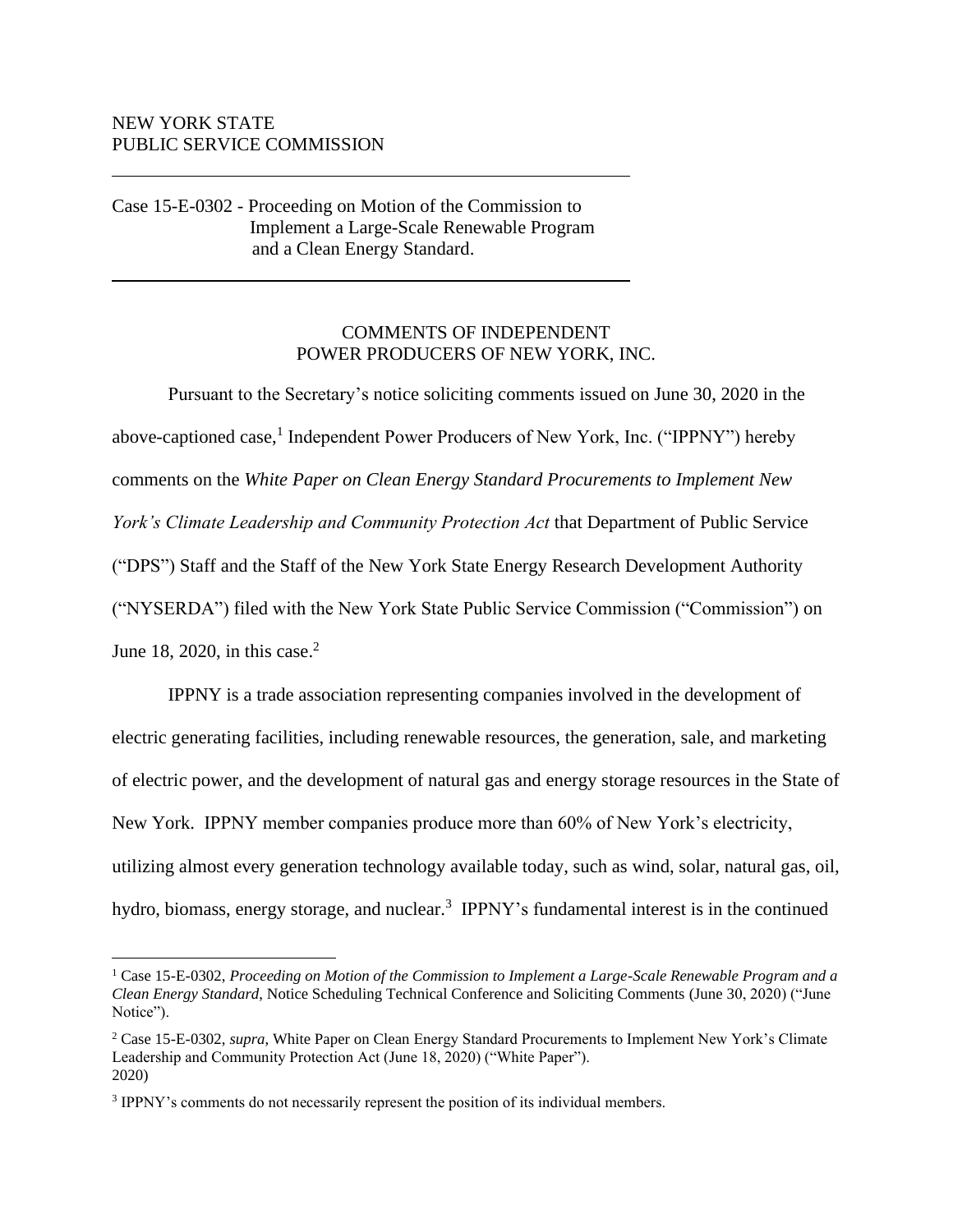development and enhancement of reliable and efficient integrated regional wholesale competitive electricity markets. With respect to the White Paper, IPPNY's interest lies mainly in ensuring that the Commission's Clean Energy Standard ("CES") program is implemented in a manner that is consistent with, and does not undermine in any respect, the continued functioning of nondiscriminatory, competitive energy markets in New York and its surrounding regions.

The CES program was initially created by administrative decree. 4 The White Paper proposes a regulatory structure to revise the CES program to now implement the requirements mandated by the Climate Leadership and Community Protection Act,<sup>5</sup> enacted in 2019 and codified in Section 66-p of the New York Public Service Law, which directs the Commission to "establish a program" whereby: (1) jurisdictional load serving entities ("LSEs") must secure adequate amounts of renewable energy resources to serve at least 70% of load in 2030 (referred to as the "70 by 30 Target"), and (2) there are zero emissions in 2040 associated with electrical demand (referred to as the "2040 Zero Emission Target"). <sup>6</sup> To meet the 70 by 30 Target, the White Paper proposes to continue using the regulatory and procurement structure that the Commission established in its CES Order in 2016, with certain modifications to align with the Climate Act requirements. 7

IPPNY's comments on the White Paper are provided to address the Commission's request to respond to certain questions posed in the June Notice. IPPNY also comments on one topic that was not addressed by the questions concerning the eligibility of fuel cells.

<sup>4</sup> Case 15-E-0302, *et al*., *supra*, Order Adopting a Clean Energy Standard (Aug. 1, 2020) ("CES Order").

<sup>5</sup> Climate Leadership and Community Protection Act, 2019 N.Y. Sess. Laws Ch. 106 (McKinney) ("Climate Act").

<sup>&</sup>lt;sup>6</sup> Public Service Law ("PSL")  $\S$  66-p (2). The Climate Act also specifically requires the entry of 3,000 MW of energy storage resources by 2030, 6,000 MW of photovoltaic solar generation by 2025, and 9,000 MW of offshore wind generation by 2035. PSL  $\S$  66-p (5).

<sup>7</sup> White Paper at 2.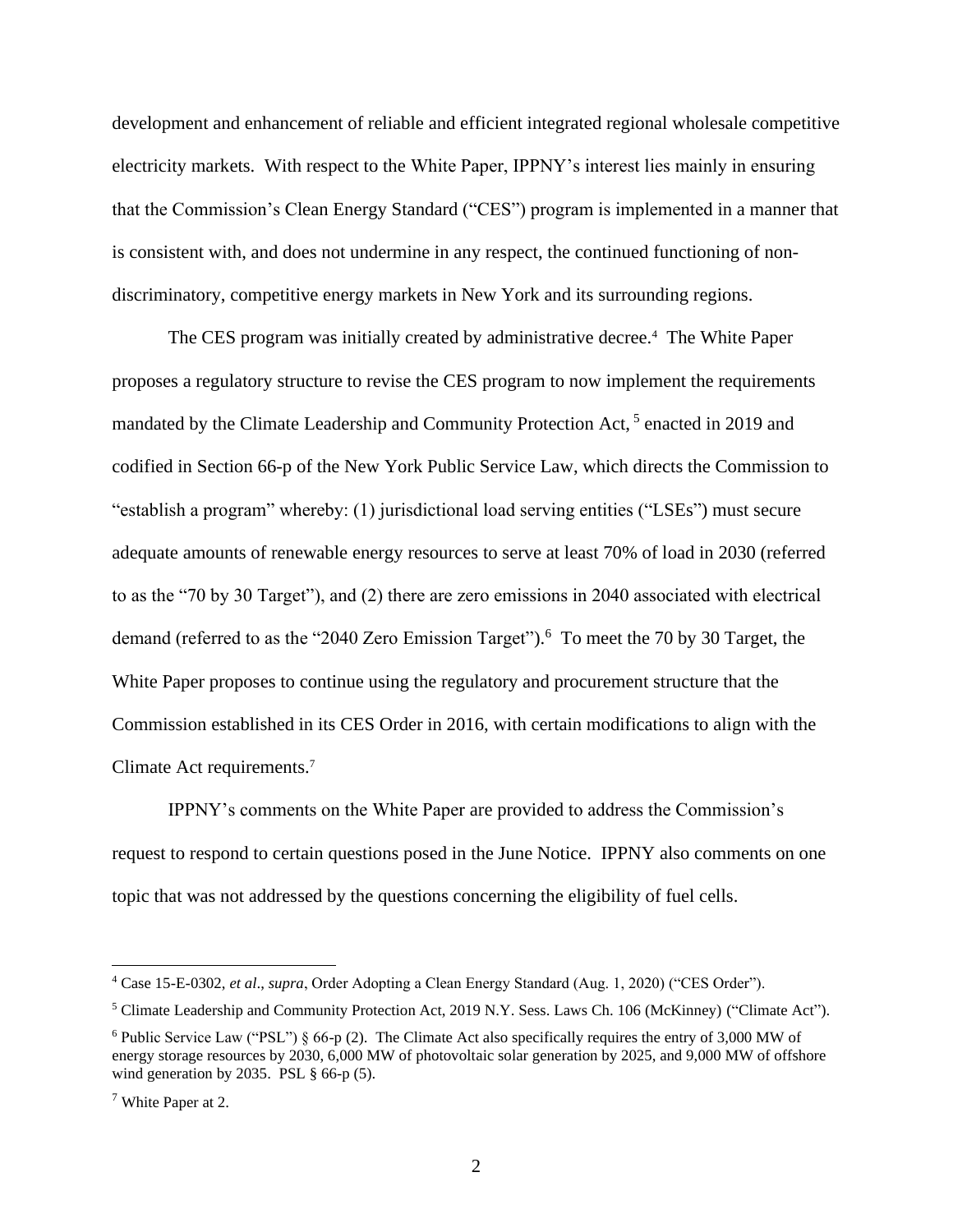- **Question 2. Section II.c.1 outlines a procurement trajectory under Tier 1 of the CES needed to meet the 70 by 30 Target and proposes several changes to NYSERDA's procurement process.**
	- **c. Section II.c.1 proposes reforms to the NYSERDA procurement process intended to account for curtailment and other interactions within the State's portfolio of renewable generation. Are the proposed reforms sufficient? Should the Commission consider additional reforms, such as a procurement policy that, in agreements resulting from future procurements, would make no payment to the generator for any REC generated in hours and at locations where the applicable LBMP is negative?**

The White Paper correctly identifies a significant, existing system obstacle that, unless resolved, will prevent the State from ultimately meeting the 70 by 30 Target.<sup>8</sup> As the scale of renewable generation grows, transmission bottlenecks will increasingly impede the ability of these generators to dispatch their renewable output onto the grid. This growing threat of curtailment creates uncertainty for owners of existing, and developers of new, renewable resources. Generators that interconnect to the grid pursuant to the New York Independent System Operator Inc.'s ("NYISO") Minimum Interconnection Standard ("MIS") under conditions where their energy is fully dispatchable have no assurances that their output will not be curtailed in the future by the subsequent interconnection of another renewable generator. Under the MIS, if a transmission constraint causes a thermal violation that prohibits two generators from operating at the same time but can be resolved through curtailment, the second unit will be permitted to interconnect without making upgrades and the unit with the lowest energy offer will be selected while the other unit will be curtailed. As renewable resources have zero marginal costs, an existing renewable generator with a Renewable Energy Credit ("REC") contract faces the risk that a later-constructed renewable generator will displace its output solely because it was able to win a higher-priced REC contract in a subsequent REC solicitation or

<sup>8</sup> *See* White Paper at 27.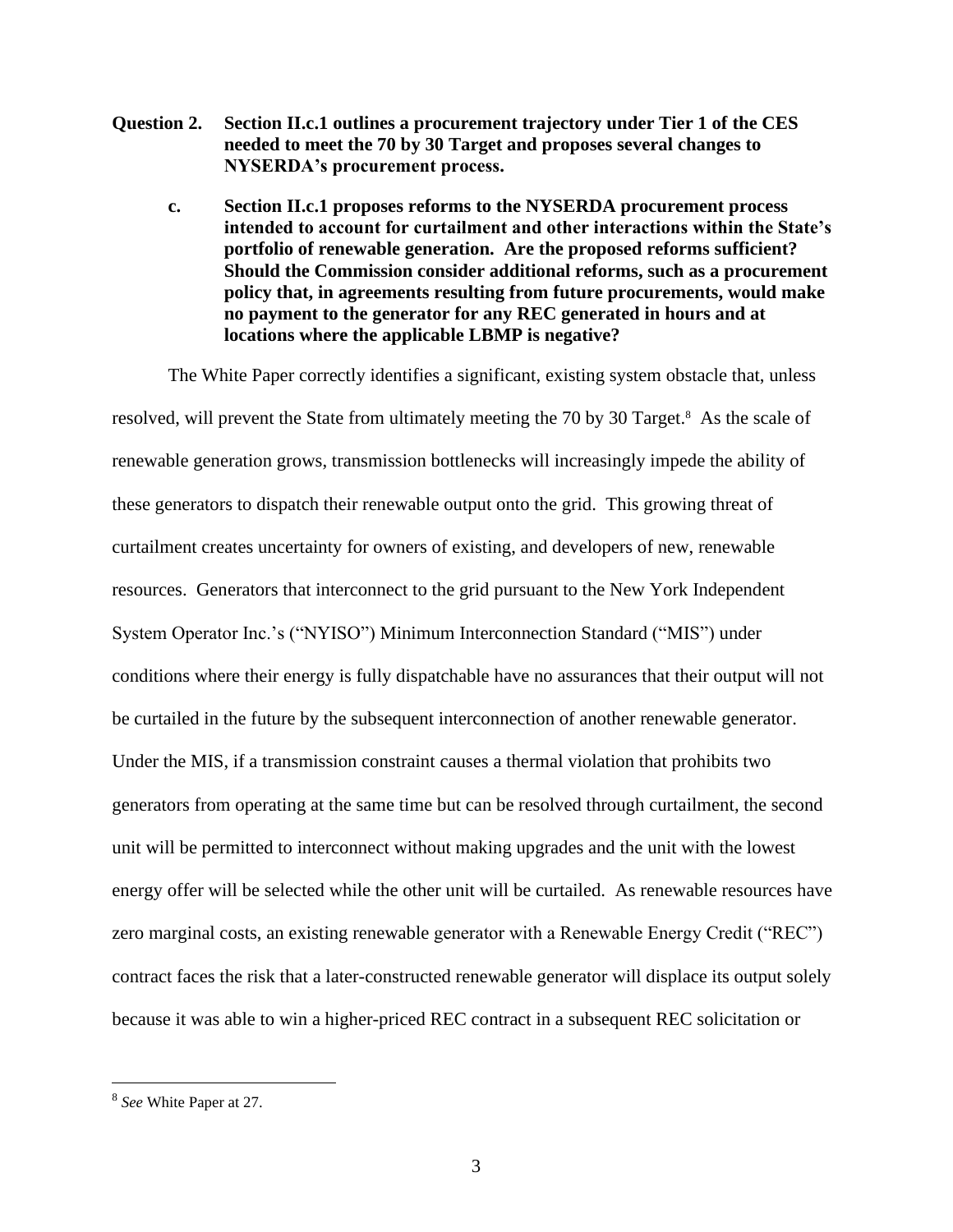secure a bundled contract. System conditions that permit renewable-on-renewable curtailments must be corrected through revisions to the interconnection rules to meet the State's clean energy mandates.

The White Paper proposes that the Commission authorize NYSERDA, in consultation with DPS Staff, the NYISO and the transmission owners, to broaden the portfolio risk factors it assesses on the portfolio of bid facilities that have been ranked preliminarily by the Technical Evaluation Panel ("TEP").<sup>9</sup> One new proposed risk factor would include the anticipated impact of curtailments portfolio-wide.<sup>10</sup> The White Paper states that NYSERDA would publish a description of the portfolio risk factors in its solicitations "at a sufficient level of detail to allow bidders to make any responsive adjustments to their projects that may be possible" and "would also publish a description of how the portfolio risk factor would be used in the selection process."<sup>11</sup> In addition, the White Paper proposes NYSERDA may reject proposals that are found not presently viable taking into account economic factors and regulatory risks.<sup>12</sup>

IPPNY supports the White Paper proposal that NYSERDA must adequately account for potential dispatchability issues and curtailment effects in its bid evaluation process and should consult with DPS Staff, the NYISO and the transmission owners to ensure its analyses are as fulsome as possible. To promote investor and developer confidence in NYSERDA's programs, any bidding review parameter that has the potential to cause NYSERDA to reject a bid based on potential curtailment considerations due to project viability, or otherwise, should be clearly and transparently established in the solicitation materials and should provide a right for rejected

- <sup>10</sup> *Id*. at 33.
- $11$  *Id.*

<sup>9</sup> White Paper at 32–34.

<sup>12</sup> *Id*. at 29–30.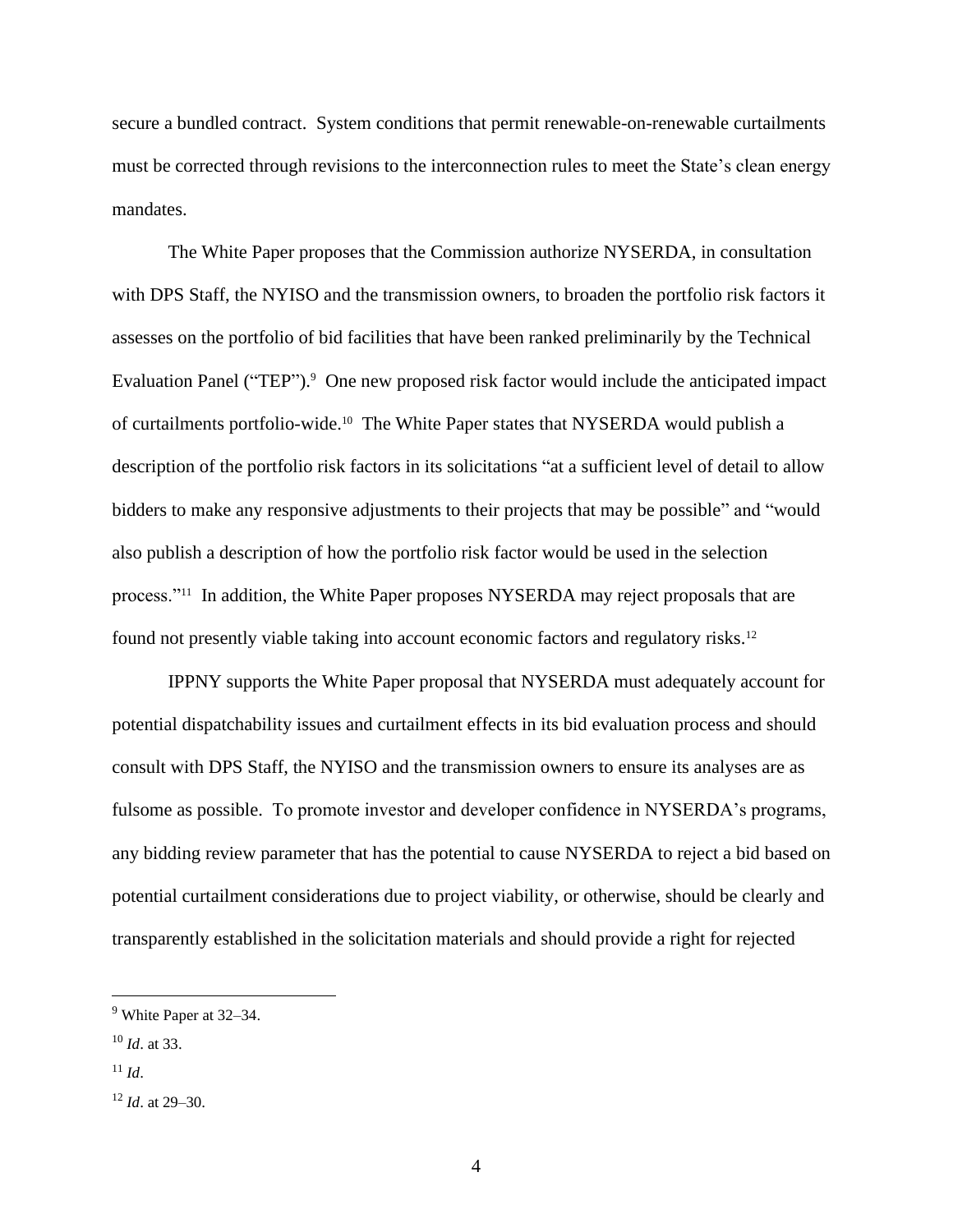bidders to appeal NYSERDA's rejection in a timely manner. However, the White Paper's proposal that NYSERDA acquire RECs generated during hours with negative LBMPs without compensation is ill-suited to address the curtailment issue, and thus, IPPNY cannot support it in this context. 13 Rather than seeking to penalize individual developers, some of which cannot control how the system subsequently changes after they are interconnected to it, the Commission should direct DPS Staff to work with the NYISO to modify the MIS rules so that the dispatchability of existing and contracted renewable facilities is not threatened with curtailment by subsequently interconnected renewable facilities. Given the accelerated time frames set forth in the Climate Act and the need to have land-based resources under development well before 2030, IPPNY urges the Commission to emphasize that any necessary tariff revisions must be effective before the beginning of the next REC solicitation process.<sup>14</sup>

#### **Question 4. Section III.c.3 proposes a new Tier 4 to the CES intended to increase the penetration of renewable energy consumed in zone J.**

## **a. Is there a need to explore additional policy mechanisms under the CES to achieve that goal?**

Implementation of the NYISO's proposal to internalize the value of carbon emissions in wholesale energy prices (the "Carbon Adder") would provide the most efficient mechanism to incent the development of resources in the locations where they are most needed to meet the State's goals. As designed, the NYISO's proposed Carbon Adder would much more effectively address the State's policies by adding the value of carbon to the energy bids of carbon-emitting

<sup>13</sup> White Paper at 34.

 $14$  The White Paper recommends annual Tier 1 procurements at the level necessary to achieve the 70 by 30 Target. *See* White Paper at 28. Failure to expeditiously complete revisions to the MIS rules will result in inefficient bidding and, as the conditions on the system grow increasingly tighter, could well preclude developers from submitting bids in the NYSERDA solicitations. Competition, at best, will be stymied and may ultimately be prevented.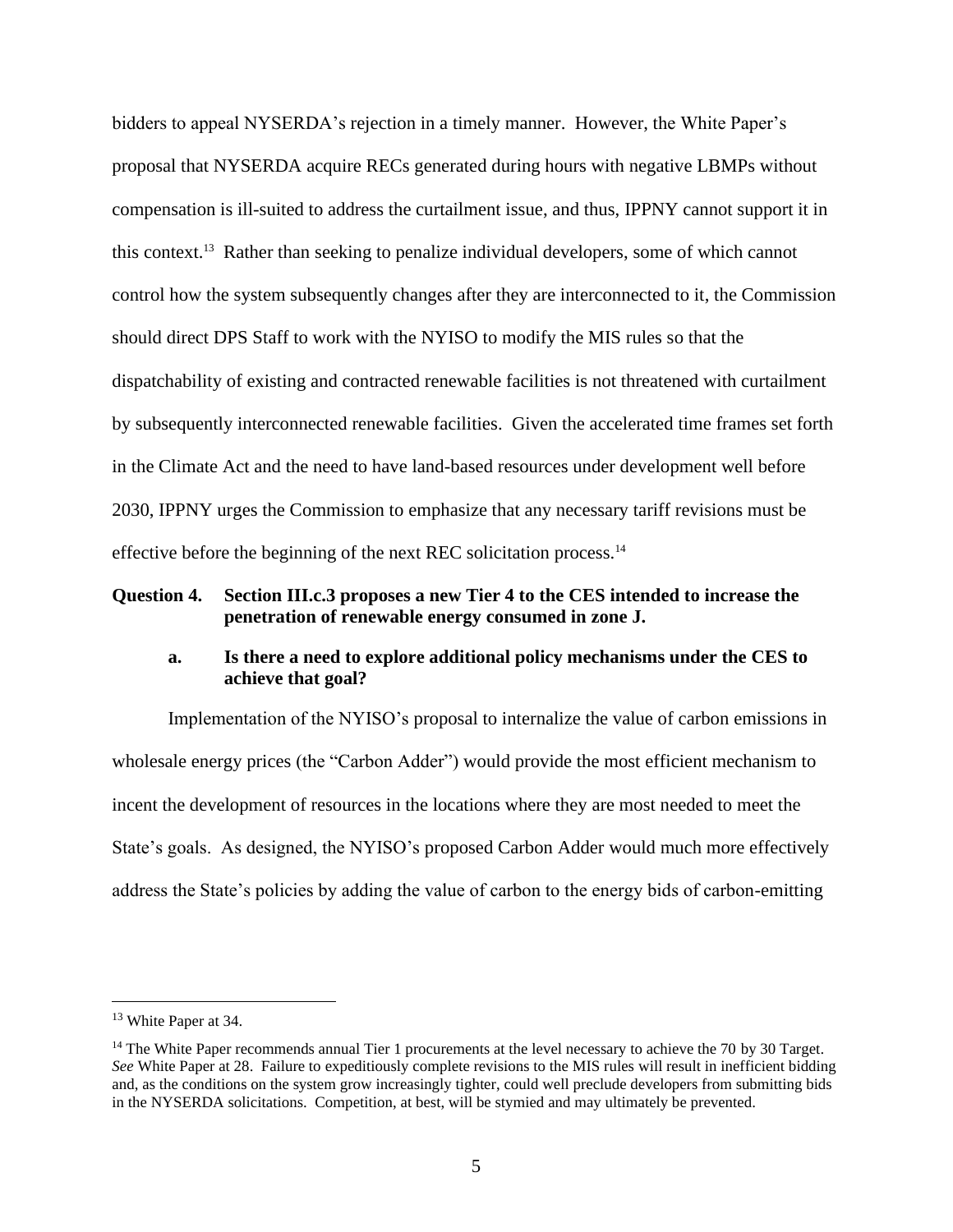resources.<sup>15</sup> The NYISO's proposed tariff amendments provide that the Commission would set the Carbon Adder price to be included in the energy prices. By the express provisions of the Climate Act, the State—through the New York State Department of Environmental Conservation ("DEC")—has the ability to establish the social cost of carbon,<sup>16</sup> and thus, significantly reduce, if not eliminate, the need for out-of-market subsidies to incent the development of most renewable resources or energy storages resources by effectively structuring the Carbon Adder to reflect the value of providing carbon-free generation. Adoption of carbon pricing would provide a marketbased mechanism to most efficiently recognize and compensate for the environmental and local reliability benefits the White Paper proposes to incent through the new Tier 4.

- **b. Will the two additionality requirements included in the proposal achieve their purposes of ensuring that hydropower resources eligible under Tier 4 would be additional to baseline generation? Are the additionality requirements appropriately restrictive? Is the proposed three-year historical baseline reasonable?**
- **c. Will the proposal's delivery requirement achieve its goal of ensuring that Tier 4 resources provide incremental renewable energy into zone J? What options does the Commission have for verifying that Tier 4 resources are delivering into zone J using new transmission interconnections?**

Although the White Paper's objective of preventing a back-fill of existing hydropower by fossil fuel units is commendable, the two proposed additionality requirements are insufficient to accomplish the stated objective. We first address why allowing impoundment hydropower that is under construction to support a climate change initiative and be eligible for Tier 4 is unjustifiable, then recommend the modifications that are required to achieve the stated objective

<sup>15</sup> *See generally*, Susan F. Tierney & Paul J. Hibbard, *Clean Energy in New York State: The Role and Economic Impacts of a Carbon Price in NYISO's Wholesale Electricity Markets*, Analysis Group (Oct. 3, 2019) ("Analysis Group Report"), https://www.nyiso.com/documents/20142/2244202/Analysis-Group-NYISO-Carbon-PricingReport.pdf/81ba0cb4- fb8e-ec86-9590-cd8894815231?t=1570098686835.

<sup>&</sup>lt;sup>16</sup> Climate Act § 2; Environmental Conservation Law § 75-0113 (mandating the DEC to "establish a social cost of carbon for use by state agencies, expressed in terms of dollars per ton of carbon dioxide equivalent").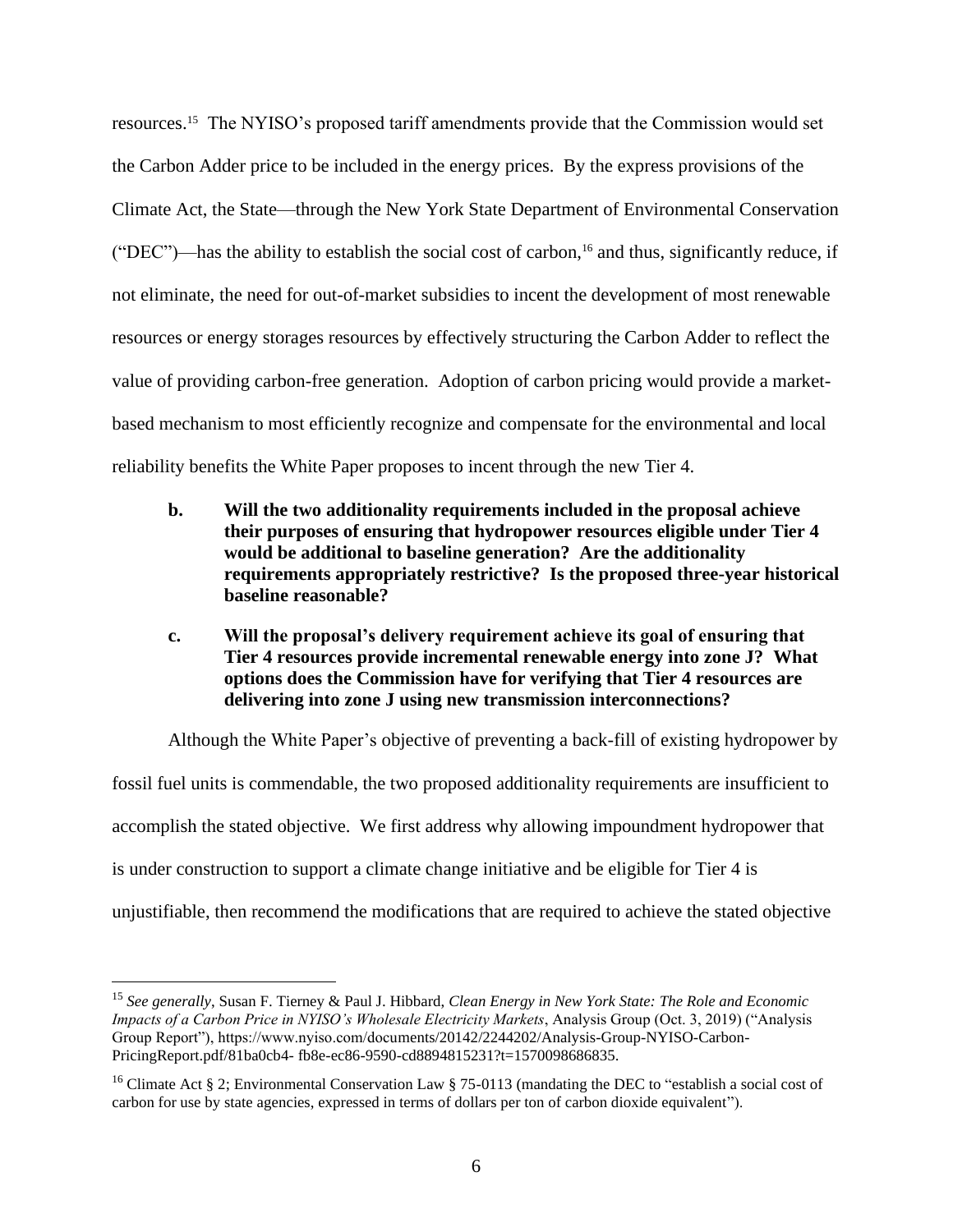of ensuring that the Tier 4 credits can only be used to compensate incremental production from existing hydropower.

## **1. The Proposal that New Impoundment Hydro Under Construction Be Eligible for Tier 4 is Contrary to Long-Standing Policy and Cannot Be Used To Support The State's Climate Change Mandates**

The Commission should not adopt the proposal that new impoundment hydropower under construction be eligible for Tier 4 (the "New Impoundment Hydro Proposal") because it is contrary to the Commission's long-standing findings that new impoundment hydro cannot qualify for incentives under the Renewable Portfolio Standard ("RPS") and the CES. The Commission's holdings have been in place for over 15 years. Four years ago, the Commission justifiably remained steadfast in its determinations on this front, denying Hydro Quebec's ("HQ") ill-based request to reconsider this policy in the CES.<sup>17</sup> In its subsequent order also denying HQ's rehearing request of its decision to reaffirm its earlier prohibition, the Commission ruled:

> HQ's argument that exclusion of large scale hydroelectric generation and all hydroelectric involving storage impoundment is not supported by the record is not correct. The Order specifically discusses excluding large scale hydro and impoundments including reference to *extensive debates* previously held on the issue during development of the RPS program. HQ argues the record in the RPS Case is too old to rely on, but HQ does not offer more recent reports, scientific papers or any other demonstration to show that the environmental concerns from 12 years ago are no longer relevant. *Moreover, the record in the RPS Case, upon which the Commission relies, consists of considerable information regarding the environmental impacts of large-scale hydroelectric power and impoundment.* Specifically, the Final Generic Environmental Impact Statement (RPS Final GEIS) in Case 03-E-0188 has an extensive discussion of the impacts including water quality impacts related to temperature, dissolved oxygen, and stratification; aquatic

<sup>17</sup> *See* Case 15-E-0302 *et. al*., *supra*, Petition for Rehearing of H.Q. Energy Service (U.S.) Inc. (Aug. 30, 2016) at 4 (requesting "that the CES Order be revised on rehearing to include existing baseline large-scale hydro generation, including impoundment, as a resource eligible to receive value or some form of compensation for environmental attributes that New York receives").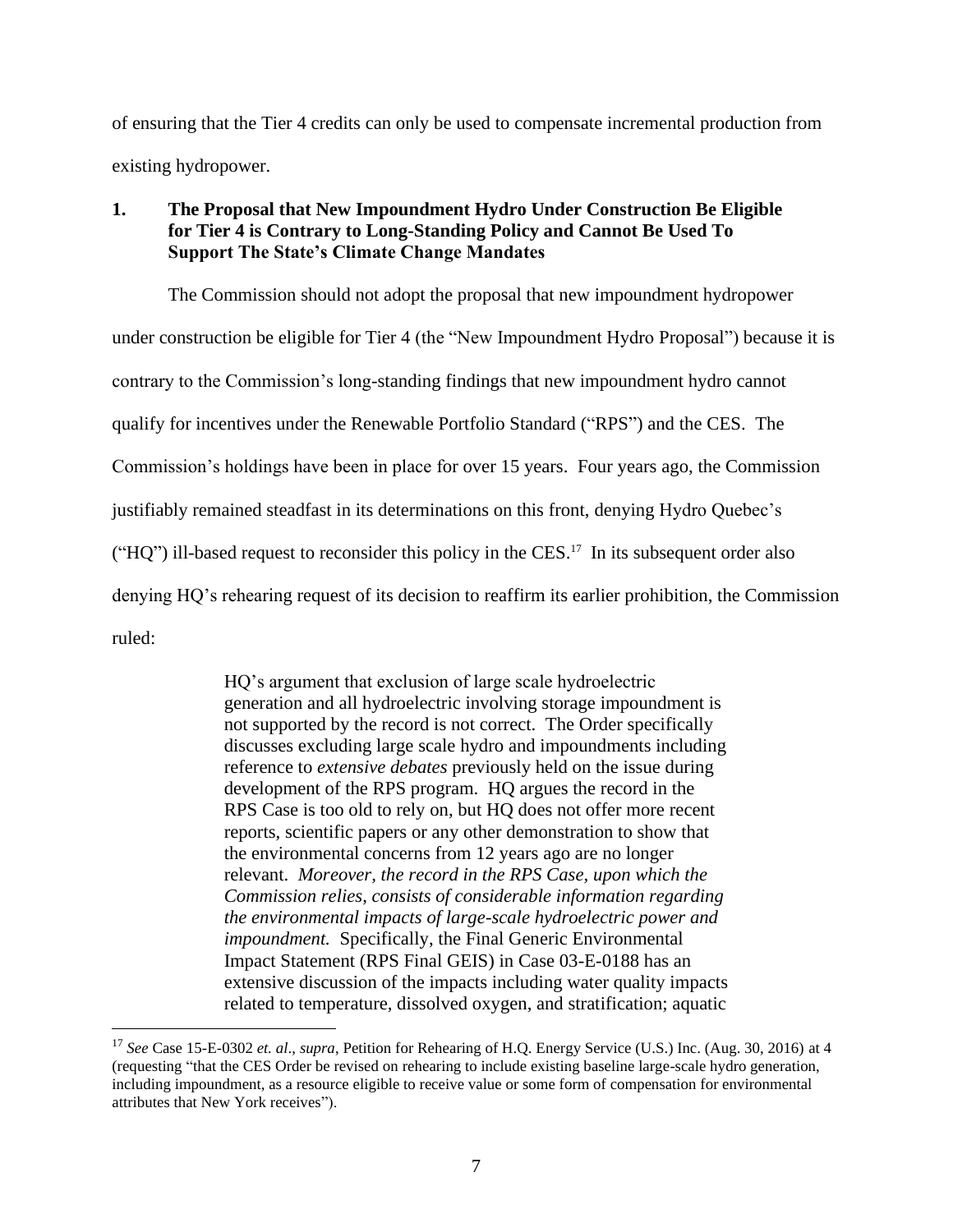and terrestrial impacts on fishery resources, impacts to wildlife and botanical resources including total transformation of riparian communities, changes to bird habitats and loss of habitat for wildlife such as beaver and otter. Further, many of the party submissions in that case include detail [sic] discussion of the environmental impacts of impounded hydroelectric facilities. If in the future HQ can produce evidence countering the impact of impoundments, the Commission will consider it in one of the triennial reviews.<sup>18</sup>

The Commission should reject the New Impoundment Hydro Proposal for all the reasons that the Commission prohibited new impoundment hydro from being eligible under the RPS program in 2004 and continued to ban its participation in the CES program in its CES Order and CES Rehearing Order. To be clear, as the Commission has established, RECs are environmental attribute incentive payments that were designed to provide compensation for a service that is not currently valued in the NYISO's competitive markets.<sup>19</sup> DPS and NYSERDA Staff have not provided any justification why the Commission's long-standing policy should be changed, much less any evidence sufficient to counter the extensive evidence in the record of these proceedings concerning new impoundment hydro's numerous and significant adverse impacts. Indeed, no demonstration has been made at all that the adverse environmental impacts caused by impoundment hydro addressed in the RPS case are no longer relevant or have in any way been ameliorated. While New York City and the Governor have issued statements supporting the proposed delivery of hydropower over the proposed Champlain Hudson Power Express ("CHPE") transmission line to New York City,<sup>20</sup> that does not require, or even suggest, that the Commission must change its policy to allow new impoundment hydro to qualify for incentives

<sup>18</sup> Case 15-E-0302, *supra*, Order on Petitions for Rehearing (Dec. 15, 2016), at 6–7 (emphasis added).

<sup>&</sup>lt;sup>19</sup> *See id.* at 23 (recognizing that "REC revenues also compensate generators for environmental attributes that are not valued by market revenues").

<sup>20</sup> *See* Danielle Cruz, *New York's Hydropower Plan Stirs Concerns Over Impact on Waterways*, City Limits (Aug. 12, 2020), https://citylimits.org/2020/08/12/new-yorks-hydropower-plan-stirs-concerns-over-impact-on-waterways/.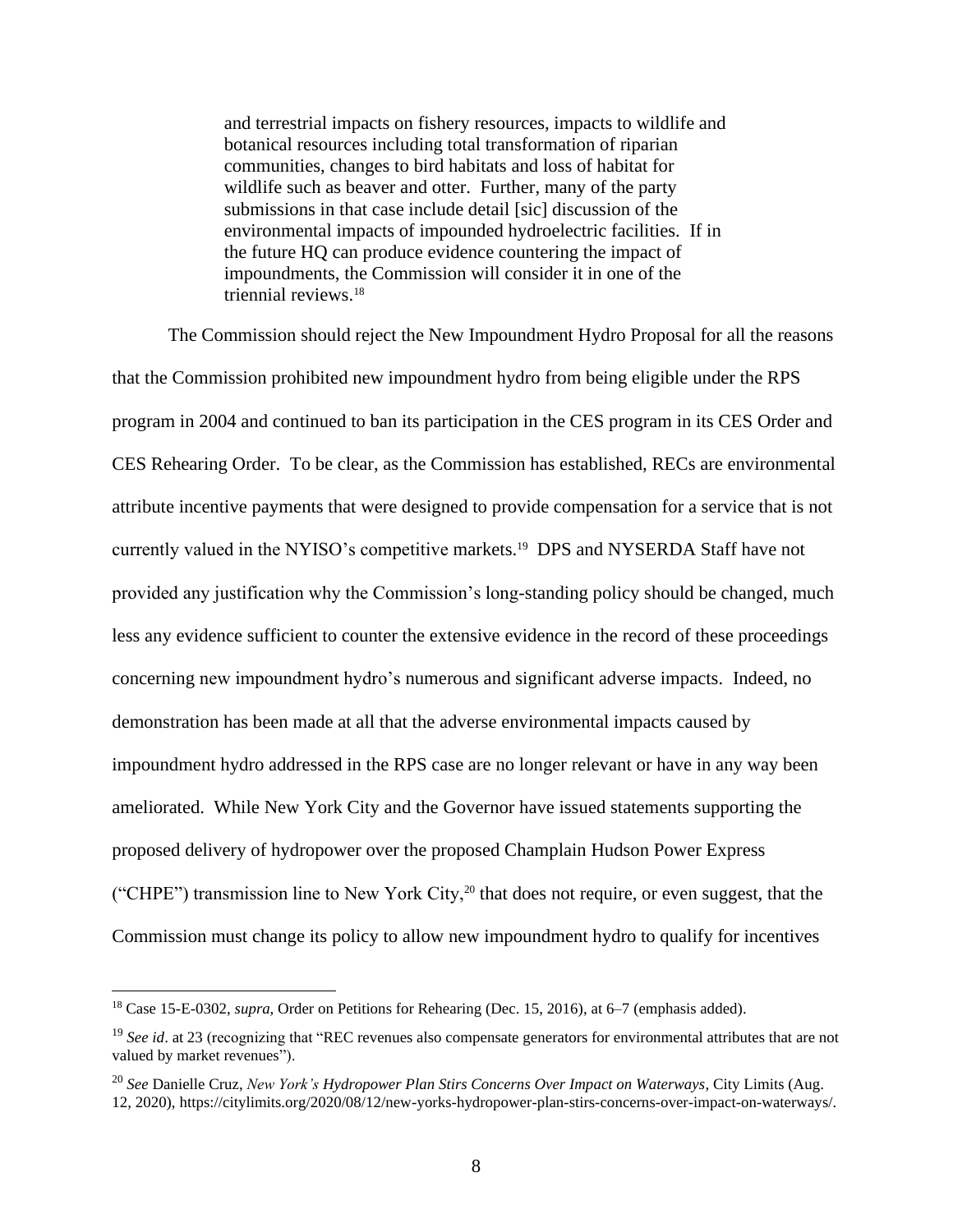under the CES. This fundamental fact is true not only as to existing impoundment hydro but also to new impoundment hydro currently under construction that was previously rejected as a candidate for environmental attribute incentive payments.

As noted in the White Paper, hydroelectric resources eligible under Tier 1 of the Renewable Energy Standard are limited to (i) the incremental production associated with upgrades to existing facilities without new storage impoundments, and (ii) low-impact run-ofriver projects.<sup>21</sup> If the Commission believes a broader set of hydropower resources should be eligible under Tier 4, only incremental production that can be encouraged by Tier 4 incentives that is not simply a redirection of power that would have been supplied in the absence of such incentives—should be eligible for Tier 4. Unless a supplier is upgrading its existing impoundment hydro to produce incremental energy or can utilize water that had been spilled historically due to lack of adequate transmission to deliver the associated energy, there is, in fact, no basis to provide incentives to existing impoundment hydro or impoundment hydro already under construction because production from these facilities and any associated carbon emissions benefits already will occur in the absence of such incentives.

#### **2. The Two Requirements are Insufficient to Achieve the Stated Objective**

Even were there evidence in this proceeding to support a Commission decision to reverse its past determinations in light of changed circumstances—which, indisputably, there is not—the two proposed requirements, the supplier energy baseline and the supplier greenhouse gas ("GHG") baseline, reflect critically important measures to ensure that HQ and other impoundment hydro suppliers do not "greenwash" hydropower to New York City by redirecting power it would have otherwise sold to other customers. DPS and NYSERDA Staff correctly

<sup>21</sup> White Paper at 11.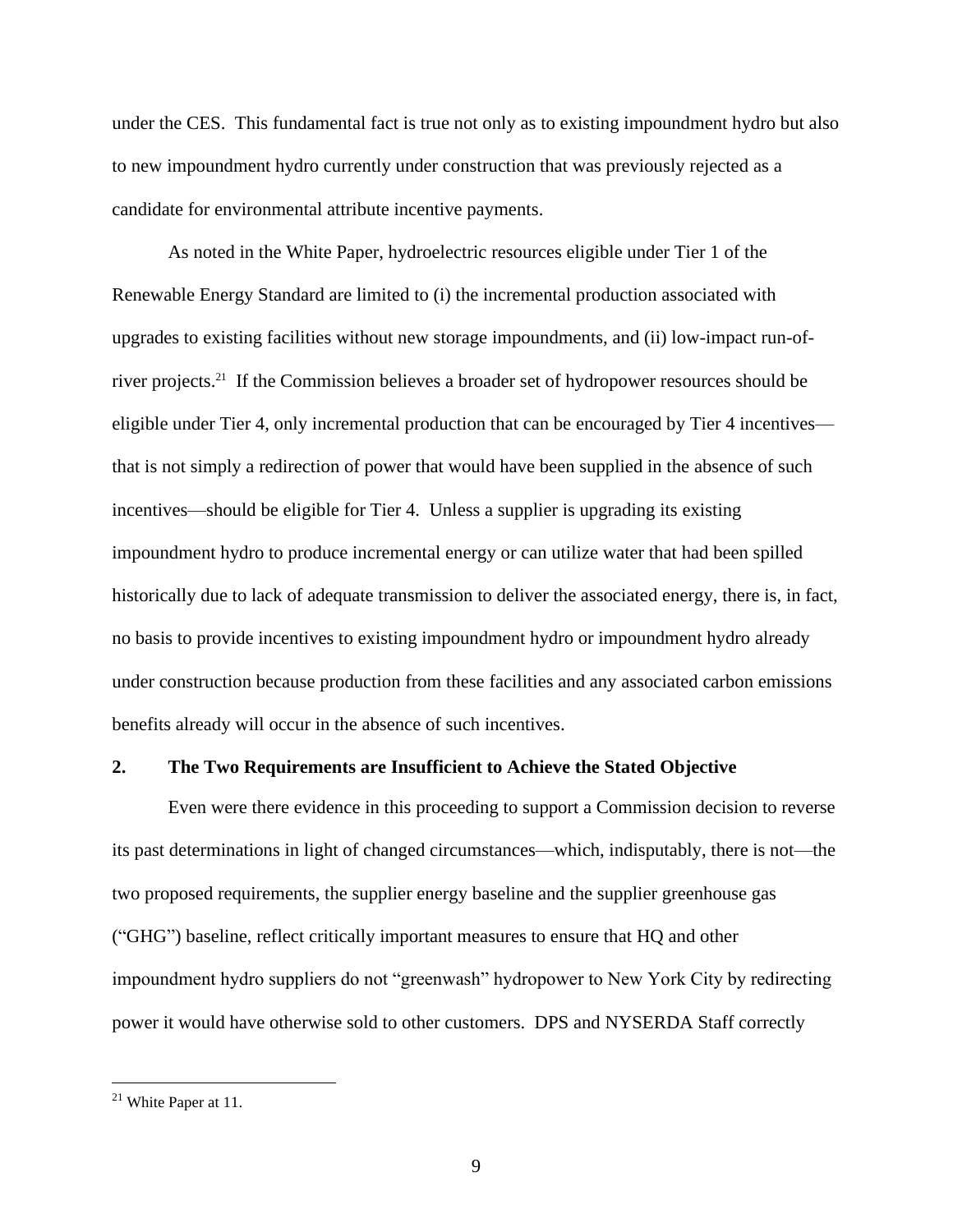determined that these requirements are needed to ensure "energy associated with the Tier 4 RECs is not being backfilled by fossil fuel-fired resources supplied to the historic recipient of such energy."<sup>22</sup> The Commission should make clear that historic recipients that are assessed must include not just other recipients in the New York Control Area ("NYCA"), but also system load and other recipients in export markets, including recipients that have already contracted for future deliveries, as those markets are most likely to be back-filled with fossil fuel units if energy is diverted into New York City. IPPNY is particularly concerned that a long-term contract already entered into by HQ to sell 9.45 TWh per year of firm power to the ISO-NE market may not be properly accounted in determining whether new deliveries to New York pursuant to the proposed Tier 4 will truly be incremental.<sup>23</sup>

Moreover, as defined, the GHG baseline definition is overly broad. In particular, the GHG baseline and calculation of incremental renewables should be limited to energy the supplier and its affiliates generate from the power plants that they own. Allowing for purchases to be included would require NYSERDA to evaluate the details of power purchase agreements and ownership rights as well as power sales agreements that may well not be straightforward to ensure that the supplier truly has incremental renewable energy that is not obligated to incremental load or for sale into New York or another market under contract. As this information is not public in most cases—state-owned companies such as HQ that are required to report contract information in its SEC Form 18-k are an exception—suppliers should not be required to provide commercial information on their purchase and sales agreements. Instead, the

<sup>22</sup> White Paper at 49.

<sup>&</sup>lt;sup>23</sup> Press Release, Hydro Québec, Another Important Milestone for Hydro-Québec and Lower Carbon Emissions for New England – Energy Supply Contracts Get Green Light From Massachusetts (June 26, 2019), http://news.hydroquebec.com/en/press-releases/1516/energy-supply-contracts-get-green-light-from-massachusettsanother-important-milestone-for-hydro-quebec-and-lower-carbon-emissions-for-new-england/.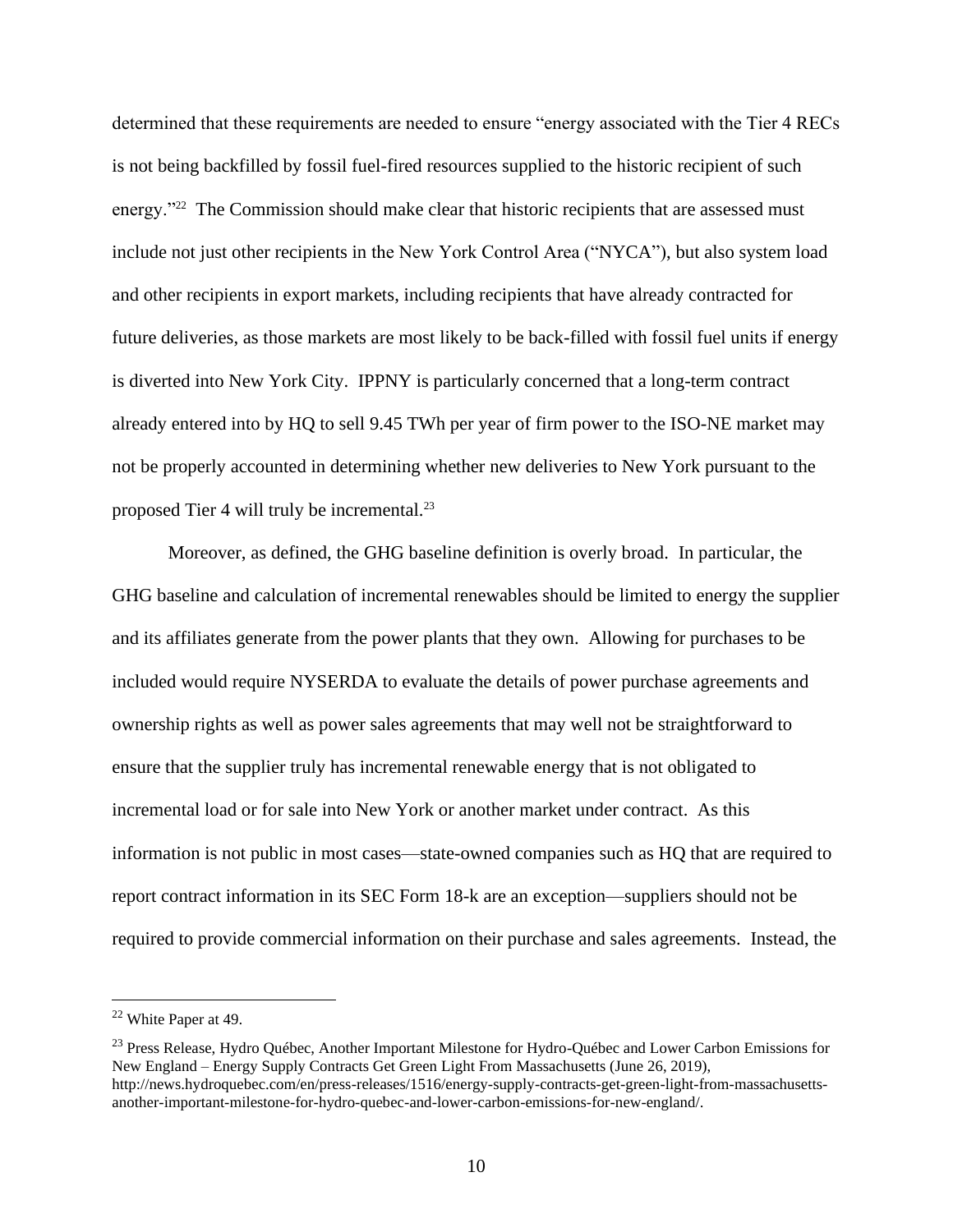metrics for renewable energy should only be associated with physical ownership and operation of eligible hydroelectric power plants, and not a purchase or resale of renewable energy from a third party.

As proposed, the two requirements proffered under the proposal only partially address what must be required to ensure that the Tier 4 hydropower delivered to New York City is not power that is simply redirected from other customers, and, therefore would have been produced in the absence of Tier 4 incentives. Additional specificity is required to ensure that energy produced by a supplier's hydropower facilities is truly incremental and deserving of a Tier 4 credit as opposed to a redirect of existing impoundment hydropower enabled by an acquisition or build-out of a new renewable facility.

### **3. The Additionality Requirement Must Specify Total Generation from Hydro Plants**

The total GHG baseline additionality requirement is too lax and creates significant opportunity for gaming. Instead of using total renewables, which should be offset by incremental load and contractual obligations, a simpler additionality requirement is needed to ensure that incremental generation from existing hydropower plants occurs to avoid compensating a resource that is not eligible for REC compensation under the Commission's RES program. The following three examples illustrate the problem with the proposed GHG metric.

EXAMPLE 1: An out-of-State supplier acquires an existing wind facility to serve its own retail customer load. This would allow the supplier to release a commensurate level of hydropower to redirect it into New York City and receive Tier 4 REC incentives. Under the proposed GHG baseline, total incremental renewable production would increase above the GHG baseline, allowing existing hydropower to qualify for Tier 4 RECs commensurate with the production of the wind facility. Incremental energy into NYCA would meet the additionality requirement. However, such a scheme would violate the spirit of the RES because existing wind power located and utilized out-of-State is not eligible under New York's existing or proposed REC programs, including the proposed Tier 4 program.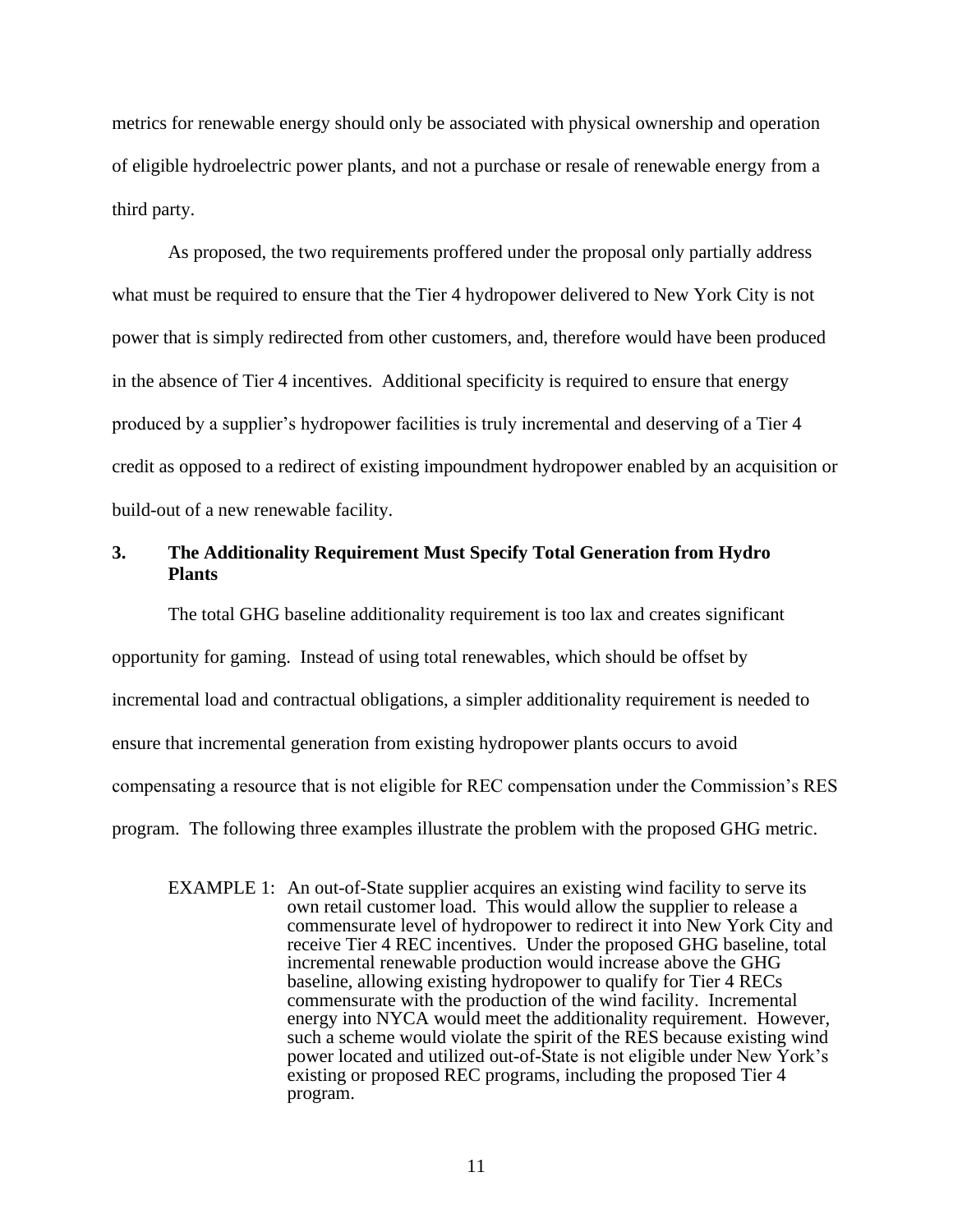- EXAMPLE 2: If the acquisition of the existing wind facility in Example 1 was used to meet incremental load growth, the supplier could divert energy from another market for sale into New York City to meet the additionality requirement into NYCA. Under the proposed GHG baseline, the total incremental renewable production would increase above the GHG baseline along with sales into NYCA, allowing existing hydropower to qualify for Tier 4 RECs. The diversion of energy from another market up to the amount of incremental renewable energy generation under the GHG baseline would be compensated despite potential carbon emissions in another market resulting from that activity. Such a scheme would violate the spirit of the Tier 4 proposal because the energy diverted from another market would have to be backfilled with other energy, including potentially carbon-emitting resources. The incremental renewable energy would have no net reduction in carbon emissions (because it is serving new load) and the diversion could ultimately increase total carbon emissions, a clear conflagration of the State's climate change initiatives.
- EXAMPLE 3: Adopting a policy that would provide incentives to existing out-of-State impoundment hydro also could be contrary to the proposed Tier 2 program. A supplier could acquire an out-of-State run-of-river facility for energy sales and delivery into New York City. This existing facility would increase the incremental GHG metric of the supplier and increase deliveries into NYCA, earning a Tier 4 credit. The proposed Tier 2 program would not provide compensation for RECs from existing run-ofriver hydro resources located outside of New York State, but investment in that resource effectively could receive a Tier 4 credit. The proposed Tier 2 program appropriately seeks to retain in-State resources to maintain the RES baseline. As was established with the proposed Tier 2 program, New York State ratepayers should not subsidize existing Canadian-government owned run-of-river hydro resources irrespective of whether it is under Tier 2 or it is indirectly under Tier 4.

#### **4. Account for Incremental Impoundment Hydro on a Unit-Specific Basis**

To avoid the potential for such shell games and compensation inconsistent with the intent of the proposed rules described in the above examples, the Commission should modify the GHG baseline requirement to impose unit-specific baselines for each of the supplier's existing hydro facilities. To qualify for Tier 4 RECs, the supplier must show that the power sold to New York City over a new transmission line connected to Zone J is delivered from a specific unit, is incremental to a unit's specific baseline, and that the total amount delivered is less than or equal to the total net incremental hydroelectric energy produced by plants owned and operated by the supplier. The supplier must also demonstrate that the RECs associated with that specific unit's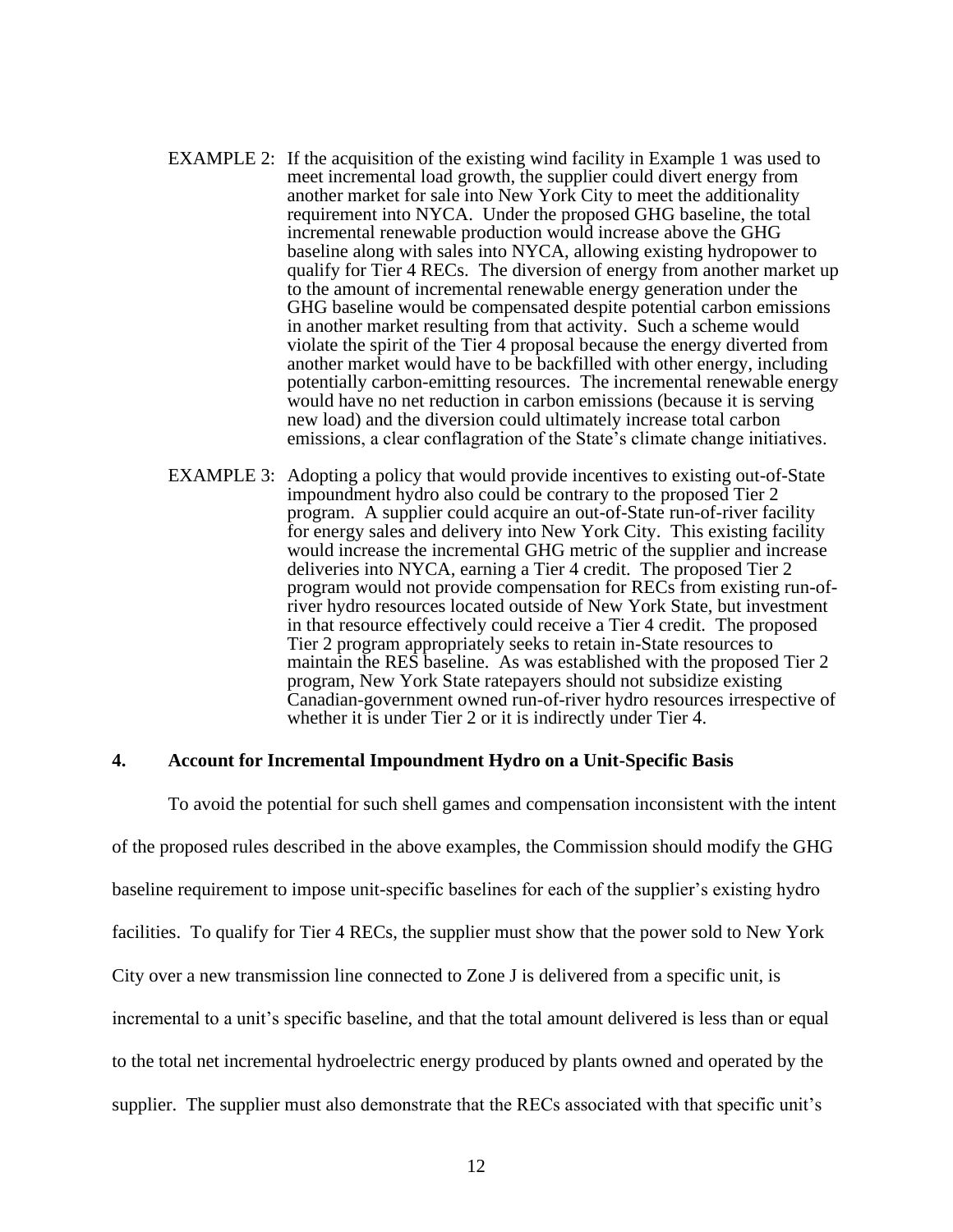incremental power have not been, and will not be, supplied to any other customer as part of a load obligation or contractual obligation.

#### **5. Adjust for Losses**

The Commission should also require that the unit-specific baseline and future calculations be net of system losses. For example, HQ's transmission system incurs significant losses because the plants are located so far away from load centers and the system has significant inefficiencies tied to distance, line sag, ice and other factors. HQ's Open Access Transmission Tariff charges a 6.1 percent loss factor for transmission for point-to-point service.<sup>24</sup> Taking into account transformer losses as the energy is converted from Québec's asynchronous system to NYISO, as well as the losses associated with the delivery across the proposed CHPE transmission line, deliveries into Zone J would be reduced by potentially 10 percent or more. If the amount to be delivered into Zone J is the metric for purposes of Tier 4 credits, the comparison can only be valid if the calculation of the baseline and incremental impoundment hydro reflects the same level of losses. For example, if the incremental hydro production at the impoundment hydro plants eligible for Tier 4 RECs was calculated to be 4 TWh, only 3.6 TWh should be credited as a Tier 4 delivery, assuming a 10 percent total loss factor. An accurate loss factor should be allocated to each facility to ensure that hydro plants that incur higher losses are not over-compensated for incremental production at the plant site.

#### **6. Bank Credits and Debits**

<sup>&</sup>lt;sup>24</sup> Hydro-Québec OATT § 15.7.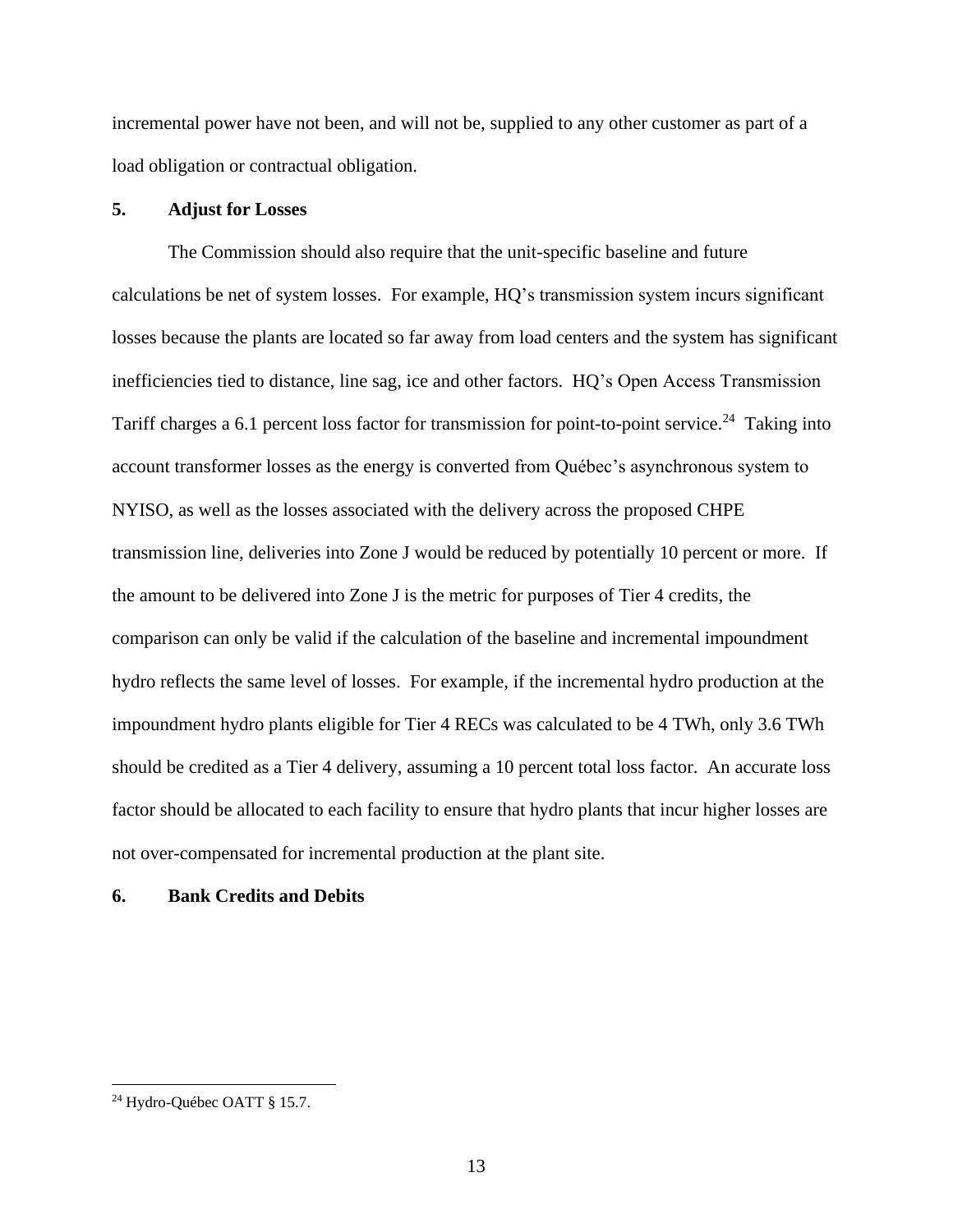Hydrologic conditions are notoriously variable. HQ notes this risk frequently in its Annual Reports.<sup>25</sup> There is no justification for New York bearing an asymmetric risk that water conditions will not deliver incremental energy over the long-run. Although impoundment hydro could generate excess energy in one year that could justify a Tier 4 credit, droughts in the next few years would create a deficit against a hydroelectric baseline. Furthermore, because impoundment hydro can be stored and released over a multi-year management strategy, total hydro energy metrics can be increased across years to maximize profitability. As a result, any Tier 4 credits and debits should be banked and settled up between the parties so that New York is not paying a premium in one year for incremental energy that is wiped out the next year due to drought conditions.

#### **7. The Baseline Should Use 2018, Not an Average of Multiple Years**

Finally, the Commission should calculate the baselines based on total renewable and unitspecific production that occurred during the 2018 calendar year. Based on publicly available information, 2018 was HQ's highest production year over the past five years as measured by HQ's total energy requirements<sup>26</sup> and best represents the capability of all of HQ's existing impoundment hydro and delivery under the existing transmission system configuration. Using a three-year average, as proposed in the White Paper,<sup>27</sup> would understate HQ's existing production because it would not adequately capture the full output from HQ's Romaine-3 project which

<sup>25</sup> *See Annual Report 2019*, Hydro-Québec (2019) ("HQ Annual Report 2019"), at 15 (citing global warming and extreme weather as factors that increase climate-related uncertainties and vulnerabilities for HQ's infrastructure and operations).

<sup>&</sup>lt;sup>26</sup> *Id.* at 98 (energy requirements consist of kilowatthours delivered within Québec and to neighboring systems, and is reported by HQ in its annual report); *see also* Hydro-Québec, For Foreign Governments and Political Subdivisions Thereof (Form 18-K) (Mar. 27, 2020), at 7 (SEC Form disclosing HQ's total energy requirements by year).

<sup>27</sup> White Paper at 49.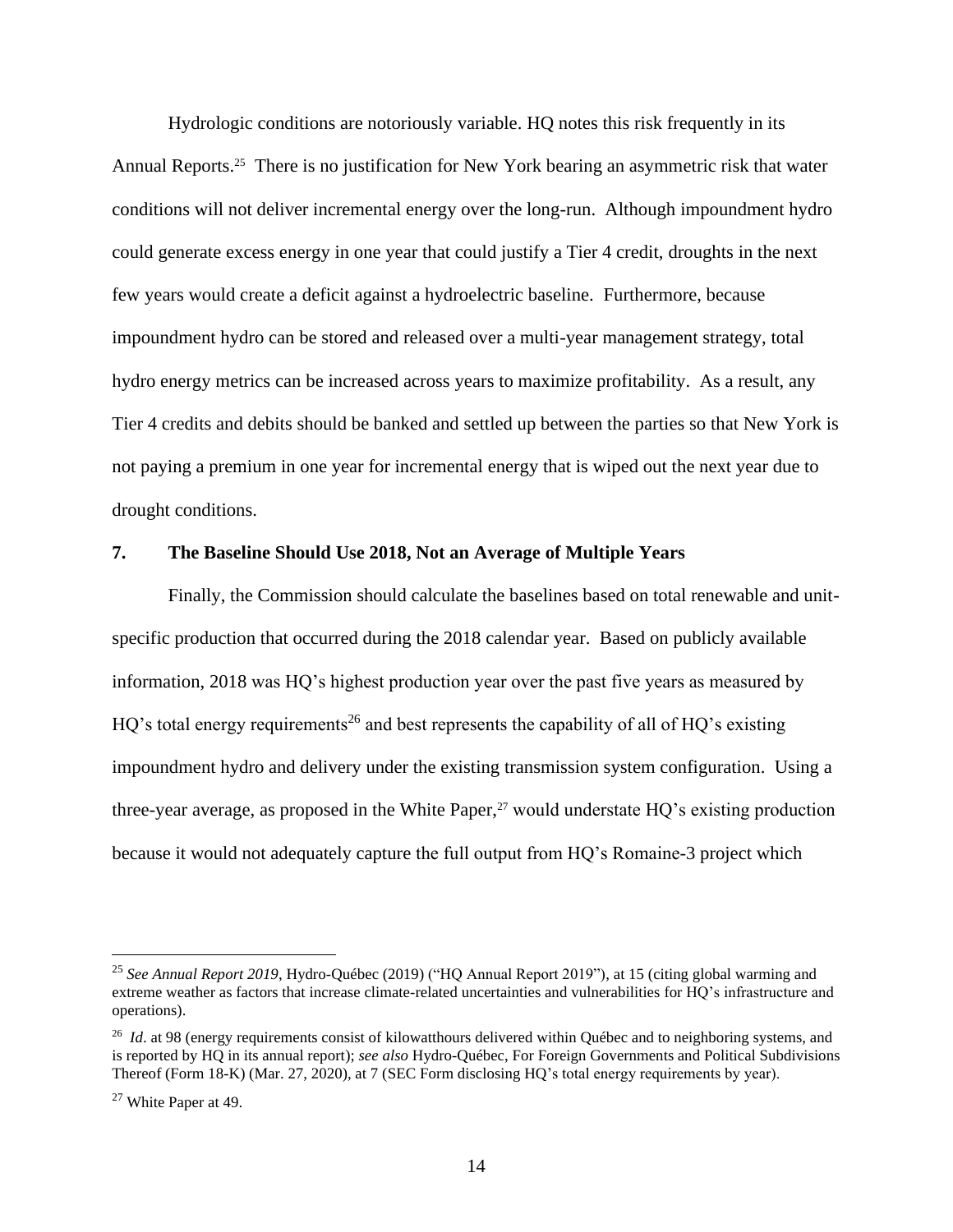came on-line in late 2017.<sup>28</sup> Thus, if HQ's total renewable production prior to and after the new generator's entry is averaged, it would reduce the baseline unreasonably below HQ's actual renewable production. As demonstrated above, facilities under construction, such as HQ's Romaine-4, should not be eligible for Tier 4 as they would be incremental to the baseline and would reflect additionality associated with a new impoundment in violation of the Commission's long-standing determinations prohibiting new impoundments from receiving incentives.

IPPNY supports the NYISO approach for verifying delivery into Zone J and the White Paper's proposal to use the New York Generation Attribute Tracking System ("NYGATS") to ensure the type and quality of power delivered into Zone  $J^{29}$  IPPNY further supports the White Paper proposal that NYSERDA require that any entity seeking certification to create Tier 4 RECs in NYGATS (i) "provide the detailed historical data necessary to determine [the baselines]" and (ii) "consent to the use of any tracking system and/or auditing regime that–in NYSERDA's judgment based on the circumstances of the individual supplier–may be necessary to verify continued compliance with the delivery and additionality requirements over the contract performance period." <sup>30</sup> To ensure transparency of these certification requirements, the Commission should require NYSERDA to file a detailed implementation plan for public comments proposing the specific historical data that NYSERDA will require and the tracking system/auditing regime that NYSERDA will use. IPPNY recommends that Canadian suppliers of Tier 4 RECs be required, as a condition of eligibility, to track the production of all of their and

<sup>28</sup> HQ Annual Report 2019 at 10.

 $29$  White Paper at 49–50.

<sup>30</sup> *Id*.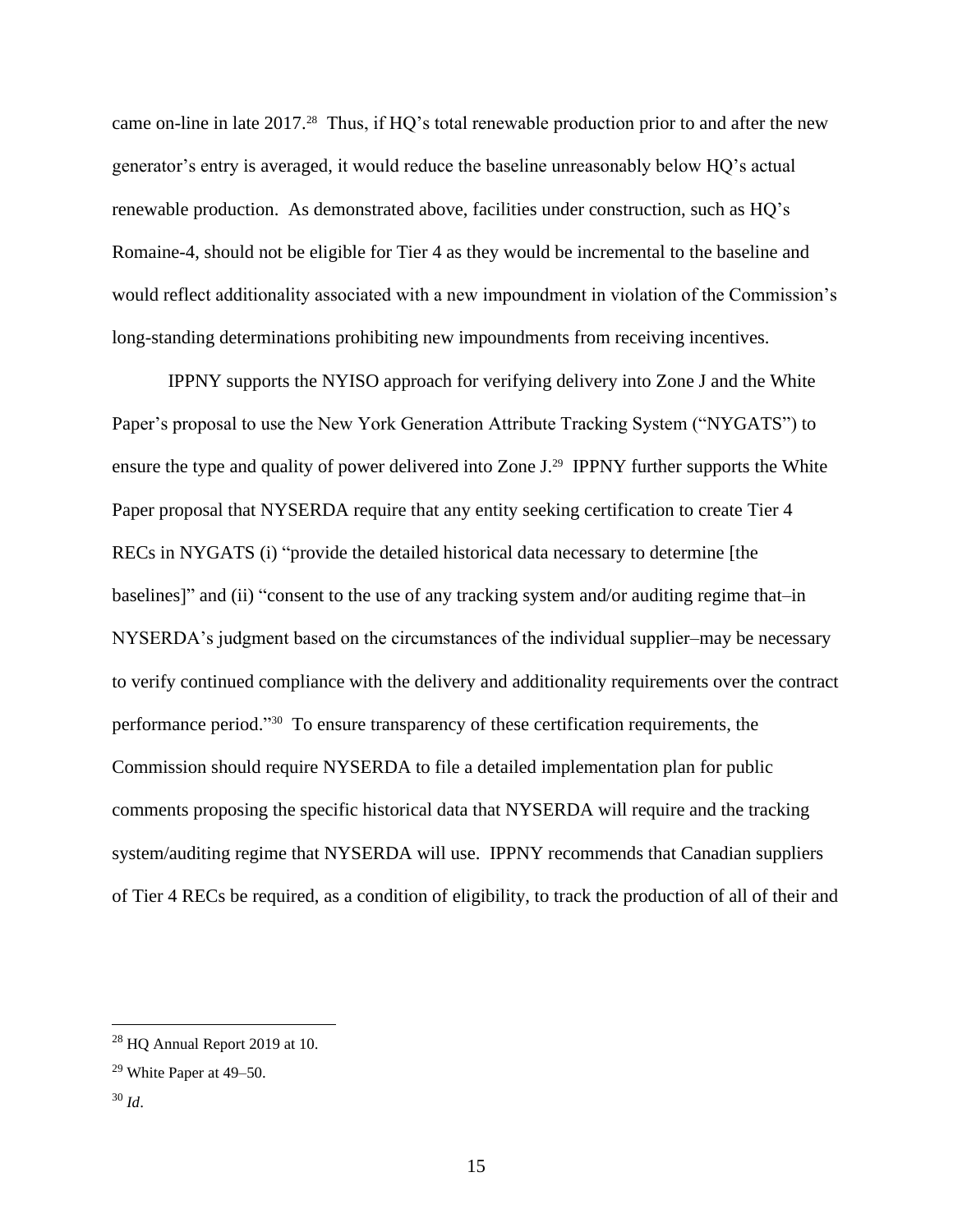their affiliates' generation with the North American Renewables Registry and demonstrate that all of those tracked tags for attributes are compatible with NYGATS.

Furthermore, if a supplier's renewable energy production is to be sourced via contract with a sub-supplier, baselines must also be calculated for the sub-supplier and an offset for both load growth and contractual sales obligation must be included to the purchases. Including purchases of renewable energy in the baseline and incremental energy measurement creates significant room for gaming between affiliates and third parties because NYSERDA would not have a full and complete view of the contractual position of the supplier. Although a purchase of renewable energy from a third party may appear to create incrementality, a resale via incremental sales into other markets or under a long-term contract would offset the amount of incremental energy actually provided.

## **e. The White Paper proposes a possible alternative under which the price for the Tier 4 REC could be set via standard offer or directly negotiated between NYSERDA and a potential developer. Under what circumstances would such an approach be reasonable? If pursued, what policies and procedures should the Commission establish to guide such an approach?**

The Commission should reject the White Paper's proposal that NYSERDA be authorized to award Tier 4 REC contracts without conducting a competitive solicitation process. Noting the "central challenge" of increasing the penetration of renewable energy to Downstate consumers and the "even more stark" disparity vis-à-vis New York City, the White Paper proposes the creation of a new Tier 4 to address Zone J renewable energy consumption.<sup>31</sup> During the July Technical Conference, DPS Staff confirmed offshore wind resources, incremental to the 9,000 MW level mandated by the Climate Act, could be eligible to participate in Tier 4 and sought comments on that point.

<sup>31</sup> *See* White Paper at 45.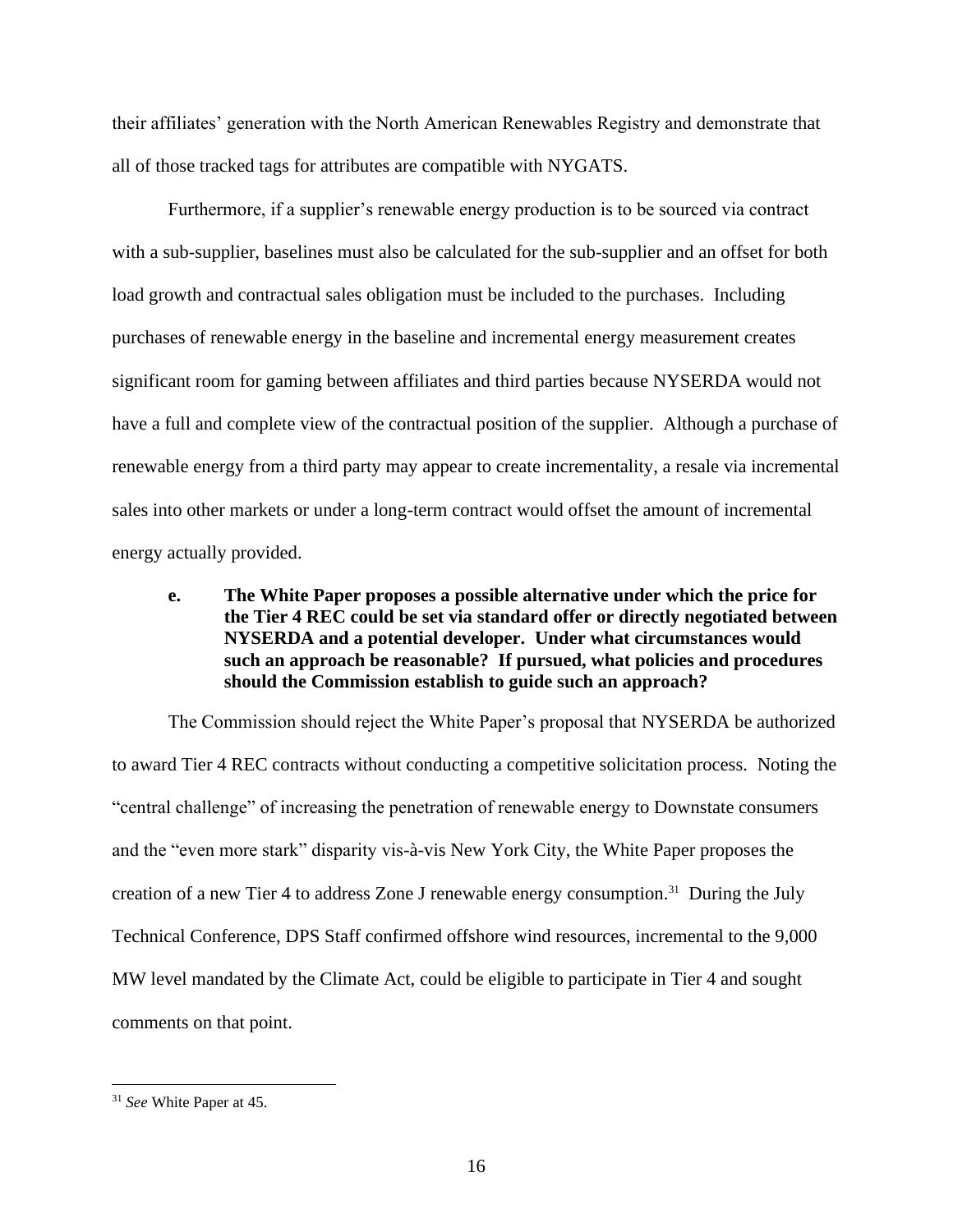Tier 4 seeks to incentivize renewable energy consumption in New York City. All resources capable of providing that service should be eligible to participate in Tier 4 procurements to produce the most efficient and cost-effective result. Likewise, competitive solicitations have been a core component of the RPS and CES and have proven to be an effective means to ensure the Commission's policies are met at least cost where reliance is placed on solicitations in lieu of market-based mechanisms such as carbon pricing. Captive ratepayers should not be saddled with long-term contracts that have not been subject to the rigors of a competitive market process for any tier.<sup>32</sup> Thus, the Commission should reject these procurement "alternatives" and rule Tier 4 will be subject to a competitive solicitation process open to all resources able to provide these environmental attributes.

# **Question 5. Section II.c.4 describes a petition (Tier 2 Petition) NYSERDA filed on January 24, 2020 proposing a Competitive Tier 2 Program for baseline renewable generation.**

**a. The Tier 2 Petition proposed to size the overall program to include the majority of eligible generation, but to limit annual procurement volumes so as to promote competition and lower-cost bids. Unpurchased RECs would be available for voluntary market purchase by CCAs, ESCOs, or any other interested entities. Should NYSERDA be authorized to re-sell Tier 2 RECs to such entities?**

In the CES Order, the Commission chose not to heed the dire warnings that implementing

the CES program without DPS Staff's proposed provisions to retain existing renewable

generation in-State would lead to the exodus of that generation<sup>33</sup>—a result that has come to pass.

NYSERDA's recently issued CES Triennial Review revealed that exports of baseline wind,

biogas, and non-NYPA hydroelectricity totaled 1.67 TWh in 2018, which has reduced the State's

<sup>32</sup> *See* Press Release, IPPNY, Labor, Business and Environmental Groups to Mayor de Blasio: Use Open, Competitive Process to Grow Clean Renewable Electricity (Nov. 19, 2019), https://www.ippny.org/page/pressreleases-64/news/labor-business-and-environmental-groups-to-mayor-de-blasio-use-open-competitive-process-togrow-clean-renewable-electricity-727.html.

<sup>33</sup> CES Order at 115–117.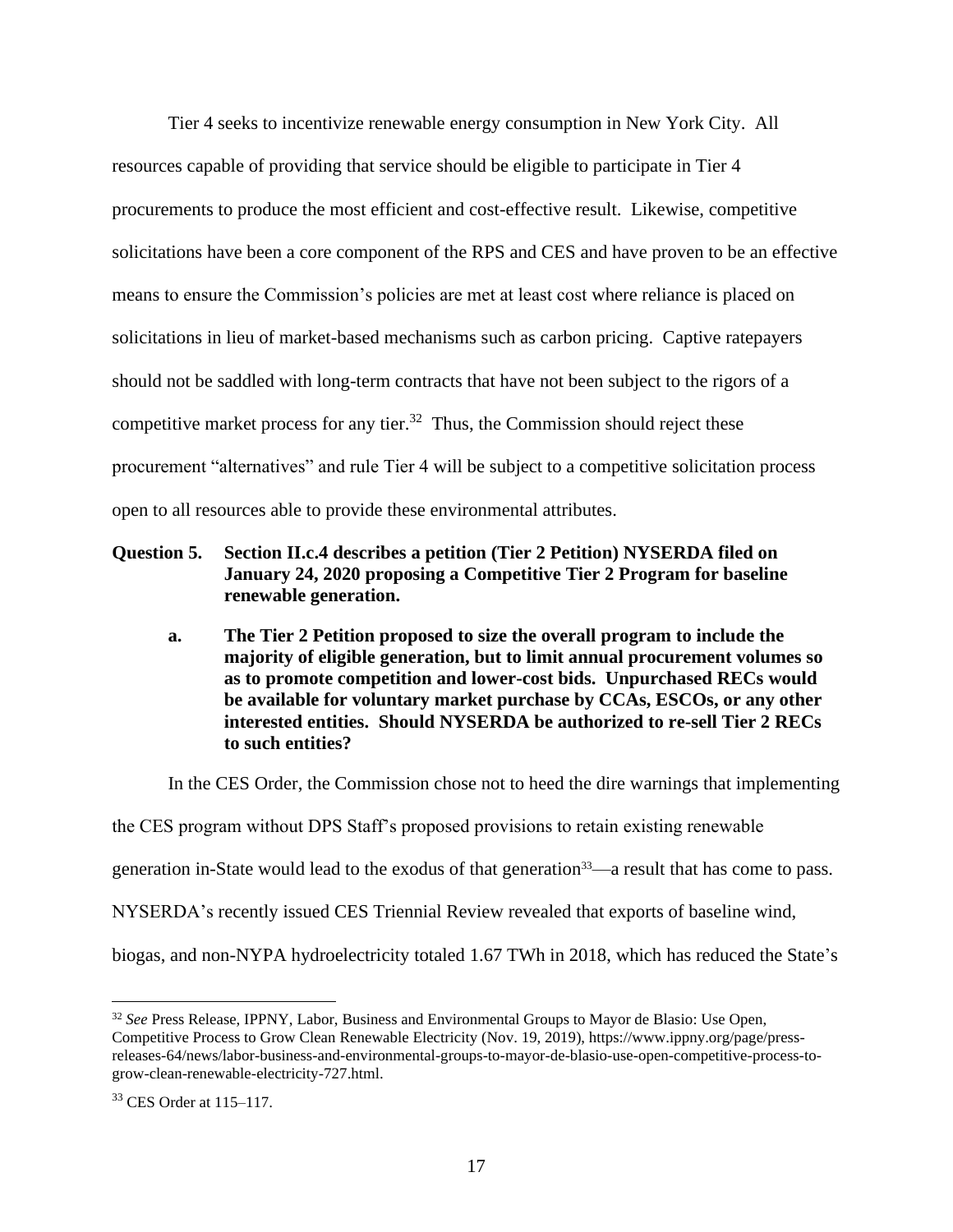baseline by 1.15 TWh since 2014. 34 In short, the State is going backwards, digging a deeper hole to achieve its climate change initiatives. As a result, the Legislature sought to address this issue and the Governor issued a directive to manage its resolution which led to NYSERDA's submission of the Tier 2 Petition.<sup>35</sup> As IPPNY noted in its comments submitted on Tier 2 on May 4, 2020, in order for the State to achieve the 70 by 30 Target, the significant reduction in the baseline from in-State resources exporting their power out-of-State should be rectified expeditiously to preserve the pre-existing CES baseline.<sup>36</sup>

The White Paper proposes to consolidate the Commission's various CES program-related efforts back into the one CES proceeding. During the Commission's informational session on its inter-related Accelerated Renewable Energy Growth and Community Benefit Act-based transmission upgrade efforts, Commission General Counsel Robert Rosenthal reported that the Commission is expected to address the White Paper at its October session. IPPNY agrees the CES program should be consolidated but urges the Commission to maintain the categories among and within the tiers (*e.g*., land-based and offshore in Tier 1) and to stage the timing of the procurements under the different tiers as required. To that end, the Commission should rule on the Competitive Tier 2 program as soon as possible but no later than in its expected October 2020 order addressing the White Paper. Likewise, to avoid further erosion to its CES baseline, the Commission should rule that the actions necessary to address the Climate Act implementation issues identified in the White Paper should be staged to ensure efficiency. Doing so will allow the Tier 2 issues to be addressed immediately.

<sup>34</sup> Case 15-E-0302, *supra*, Renewable Energy Standard Program Impact Evaluation and Clean Energy Standard Triennial Review (June 1, 2020), at 61.

<sup>35</sup> *See* Case 15-E-0302, *supra*, Petition Regarding Clean Energy Standard – Competitive Tier 2 Program for Baseline Renewable Generation (Jan. 27, 2020), at 2.

<sup>36</sup> *See* Case 15-E-0302, *supra*, IPPNY's Comments on Competitive Tier 2 Program (May 5, 2020), at 2.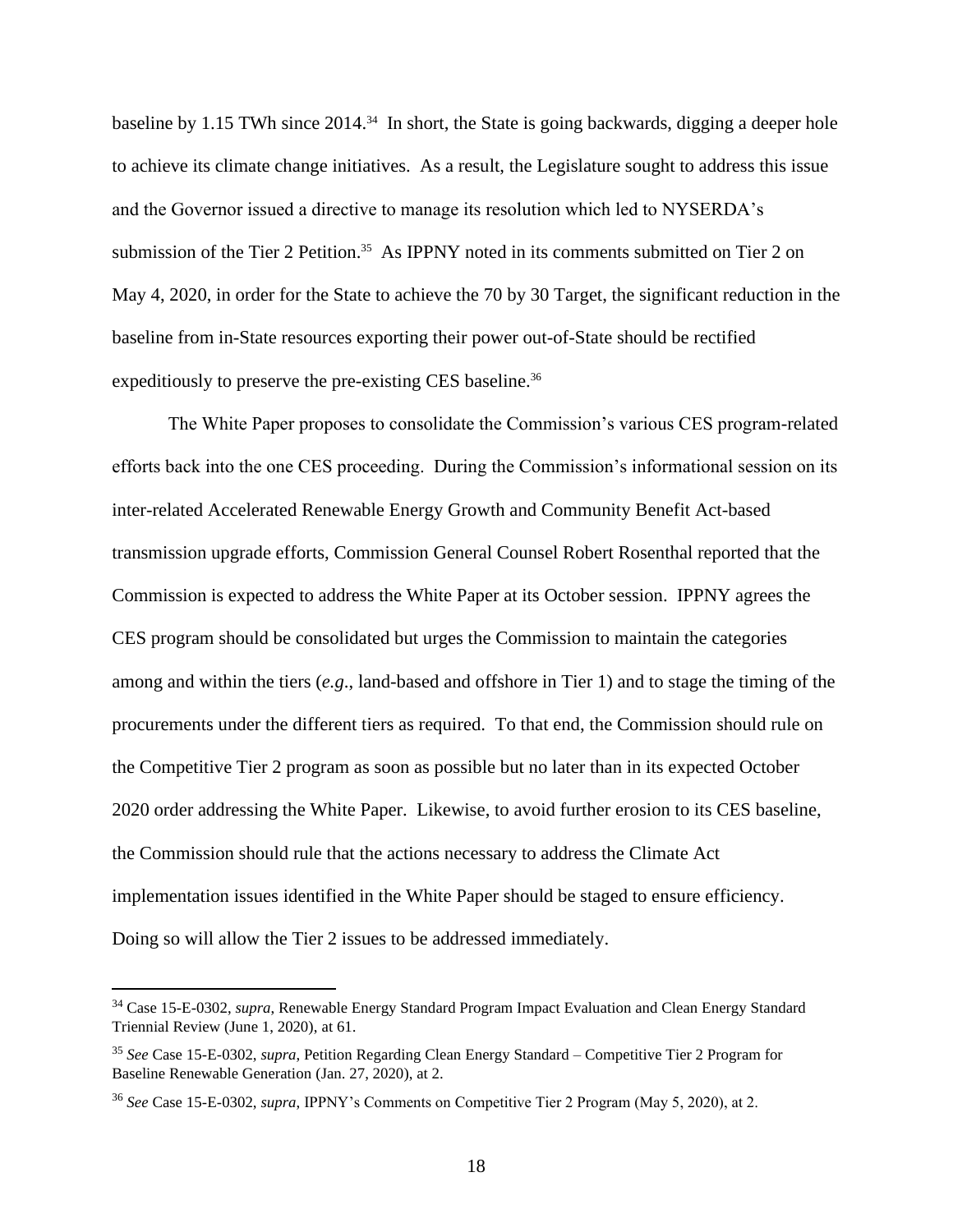#### **Additional positions not addressed by questions above**

The White Paper proposes that fuel cells be ineligible under the CES except when they utilize a non-fossil fuel resource, such as hydrogen (or other fuel) that has been produced using a "renewable energy system" as a primary energy source.<sup>37</sup> The Commission should clarify that, consistent with the Climate Act, fuel cells are eligible under the CES unless they use a fossil fuel resource, and that "other fuel" includes biofuels. The definition of renewable energy systems under Section 66-p of the Public Service Law provides that it means:

> systems that generate electricity or thermal energy through use of the following technologies: solar thermal, photovoltaics, on land and offshore wind, hydroelectric, geothermal electric, geothermal ground source heat, tidal energy, wave energy, ocean thermal, and fuel cells which do not utilize a fossil fuel resource in the process of generating electricity.

That biofuels are not specifically included in the list of technologies is irrelevant because, based on the plain words of the statutory language, any type of fuel cell meets the definition of renewable energy systems so long as it does not utilize a fossil fuel resource in the process of generating electricity. As made apparent in the definition of renewable energy resources in the New York State Energy Law, Section 1-102, biofuels and biomass are renewable fuels, not fossil fuels. Thus, the Commission should rule that fuel cells that use biofuels are eligible resources under the CES.

<sup>37</sup> White Paper at 10.